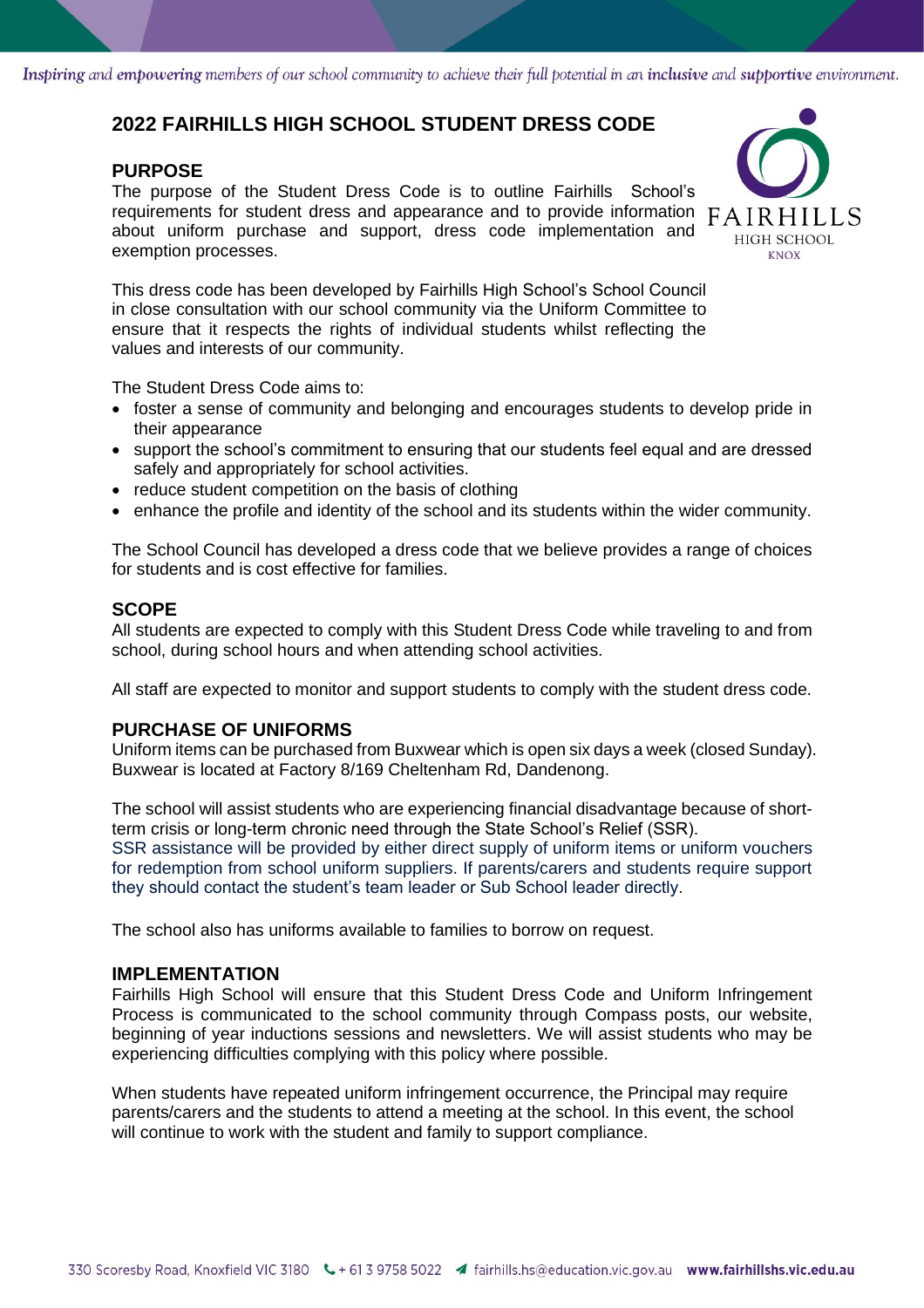### **EXEMPTIONS TO STUDENT DRESS CODE**

We recognise that there may be situations where the application of this dress code may affect students unequally.

Students and their parents/carers may apply either in writing or in person to the Principal for an exemption to this Student Dress Code if:

- an aspect of this code prevents the student from complying with a requirement of their religious, ethnic or cultural beliefs or background
- the student has a particular disability or health condition that requires a departure from the dress code
- the student or their parents/carers can demonstrate particular economic hardship that prevents them from complying with the dress code.

When the Principal receives a request for an exemption, they will:

- consider the grounds for the exemption request
- explain the process to the student and/or their parents/carers
- encourage the student and/or their parents/carers to support their application with evidence.

The Principal or delegate will then try to negotiate a resolution that is acceptable to all parties. If an exemption is not allowed, then written reasons will be provided to the student and/or their parents or carers.

#### **CONCERNS ABOUT THIS STUDENT DRESS CODE**

Fairhills High School welcomes feedback from the school community in relation to this Student Dress Code. If you have a concern or complaint about the Student Dress Code, further information about raising a concern or complaint is available in our school's Parent Complaint Policy, available on our website.

### **POLICY REVIEW AND APPROVAL**

| Policy last reviewed       | 10/02/21                                             |
|----------------------------|------------------------------------------------------|
| Consultation               | 24/08/21 Uniform Committee                           |
|                            | 25/08/21 School Council                              |
|                            | 15/09/21 School Community-new uniform survey options |
|                            | 29/11/21 School Council                              |
| Approved by                | <b>School Council</b>                                |
| Next scheduled review date | 25/10/22                                             |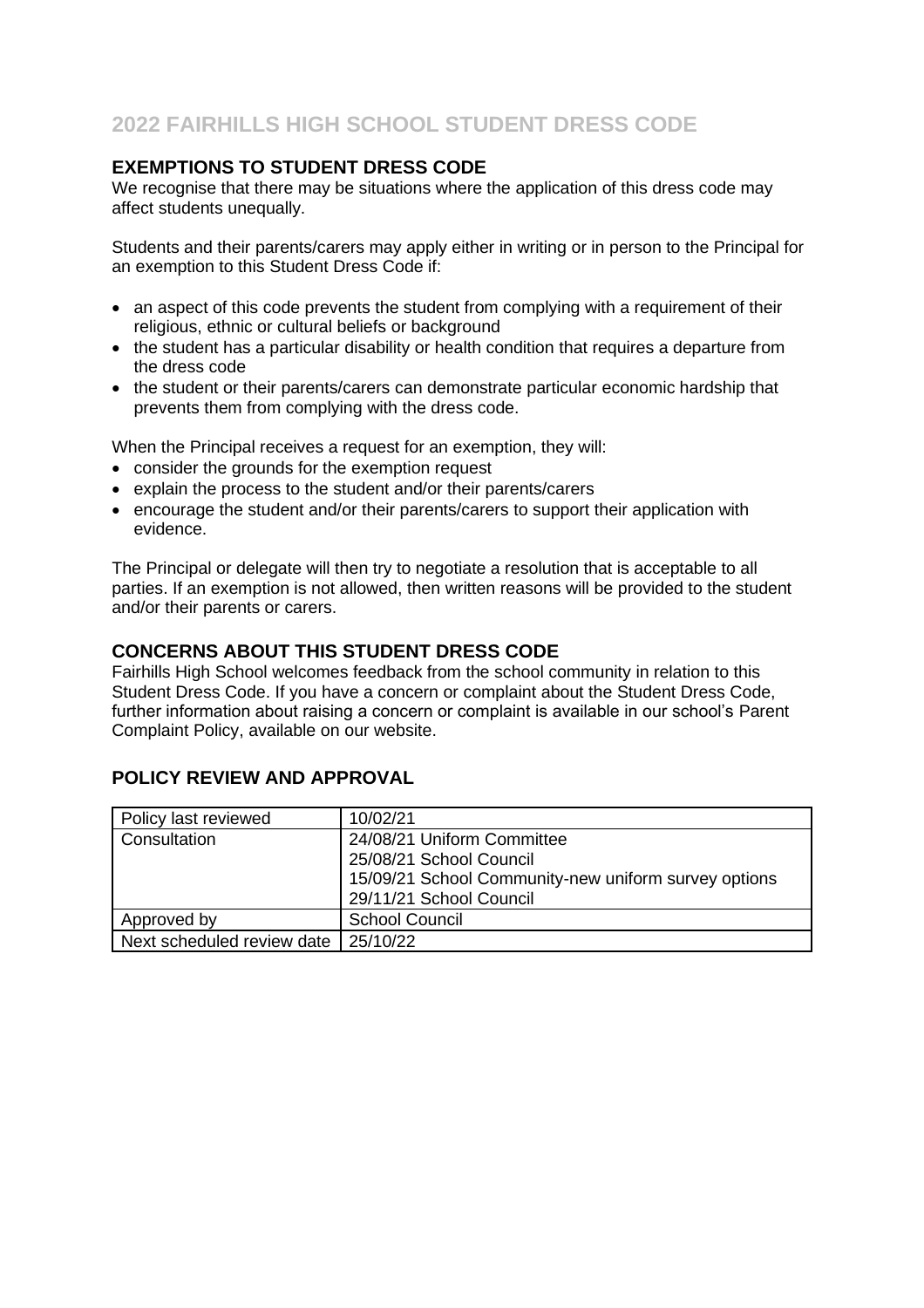## **GENERAL APPEARANCE**

While at school, travelling to or from school or participating in school activities, students must comply with the following:

- Uniforms must be clean and in good repair
- Uniforms must be clearly marked with the owner's name
- Additional layers of clothing may be worn underneath the uniform for added warmth, provided these undergarments are completely hidden.

#### **General uniform**

- The correct summer and winter uniform may be worn at any time during the year
- No mixing of uniforms is permitted
- Summer dress and winter skirt length must be no higher than 5cm above the knee
- Only plain white t-shirts and singlets can be worn under the uniform and need to be tuck in at all times
- The only jackets permitted to be worn are the school black jacket and the school green jacket, which will be discontinued from 2023
- Plain black enclosed leather/suede shoes (not boots) with black laces must be worn correctly and regularly cleaned
- Ballet shoes, slip-ons and boots are not permitted
- Students can wear a plain black baseball cap. No logo or writing is permitted. Students are not permitted to wear it indoors.

#### **Sun smart**

As we are a secondary school, we expect students to take responsibility for being sun smart outdoors by:

- wearing the school cap
- applying sunscreen
- wearing close-fitting, wrap-around sunglasses that meet the Australian Standards 1067 and cover as much of the eye area as possible.

### **Active uniforms**

- The sports uniform can be worn:
	- $\circ$  to or from school if the PE/Sport lesson is scheduled in the first/last period of the day  $\circ$  for the entirety of the day if a student has two periods of PE/Sport lesson on that day
- The basketball uniform is only to be worn during basketball classes and at school competitions
- Full length activewear pants and tracksuits must be plain black, logo/writing free and not see through
- The dance uniform is only to be worn during dance classes.

#### **Jewellery and make-up**

- Students with ear piercings are permitted to wear two small piercings per ear.
- Students (excluding ears) are permitted to wear one small facial piercing.
- Excessive and inappropriate jewellery is not permitted
- Non-excessive make-up and nail polish is permitted and must be natural in look

#### **Hair**

• Hair must be kept clean and tidy; rinses, tints and extreme fashion styles are not acceptable, and must be avoided. This includes hair adornments, unnatural hair colour, multiple hair colour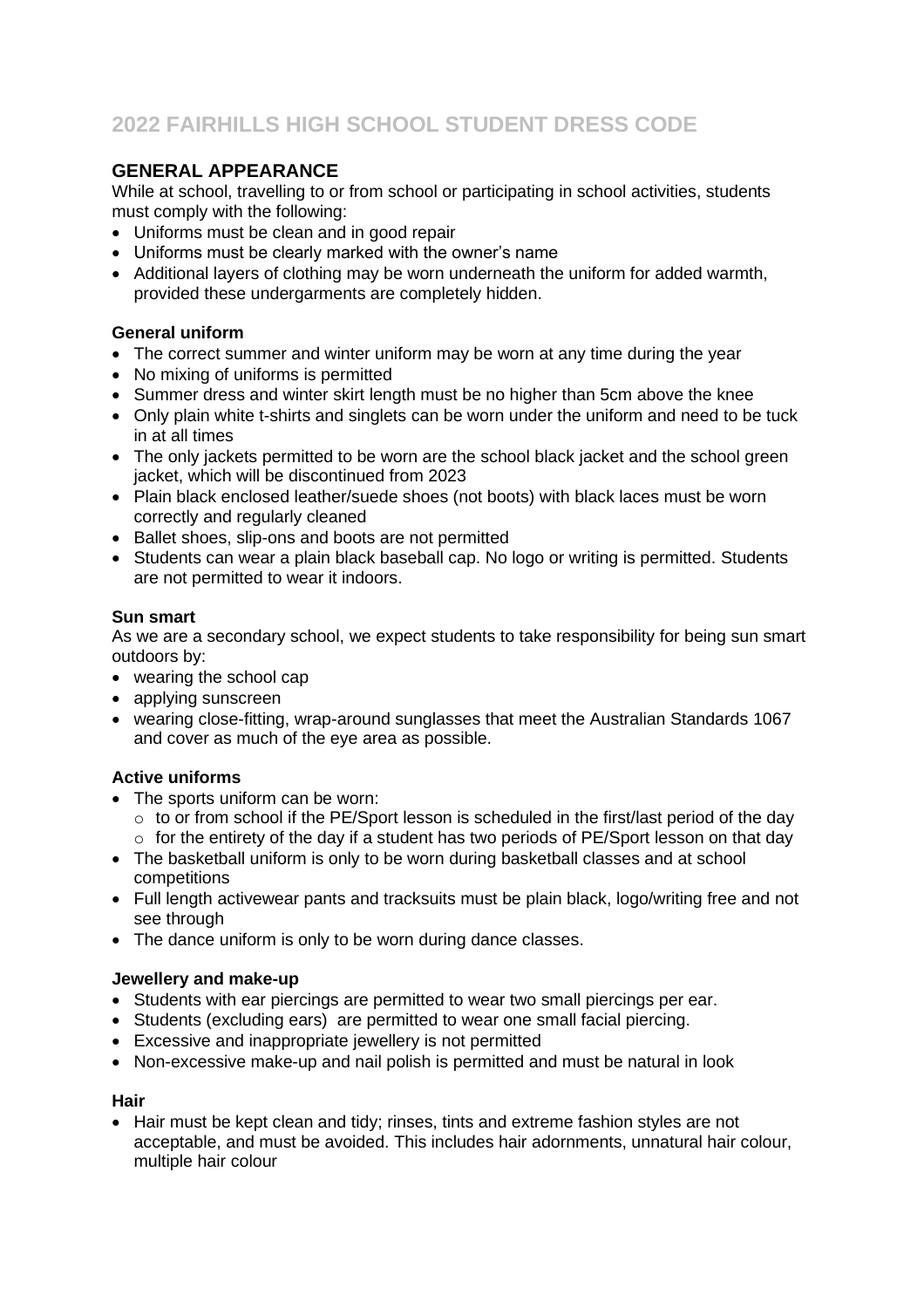• Students with hair below collar length must wear it tied securely for practical classes. This is an Occupational Health and Safety requirement.

#### **Carrying items**

- Students must use a FHS school back pack or a plain black back pack to carry their belongings to and from school.
- Students should use a sleeve/carry to carry laptops to class during the day.
- Students are not to use handbags at any time.

## **Uniform**

#### **Summer Uniform**

- School summer dress (no higher than 5cm above the knee)
- School grey shorts or trousers
- School short/long sleeved white shirt (discontinued from 2025)
- School white and purple polo top (compulsory for Year 7 students)
- School rugby top (compulsory for Year 7 students)
- School purple/green jumper (discontinued from 2024)
- School jacket black or green (green jacket will discontinue from 2023)
- Plain black ankle or knee-hi socks
- Plain black enclosed leather/faux leather/suede shoes (not boots) with black laces
- Plain black baseball cap
- Optional school tie and school blazer (discontinued from 2023)

#### **Winter Uniform**

- School skirt (no higher than 5cm above the knee)
- School grey shorts or trousers
- School short/long sleeved white shirt (discontinued from 2025)
- School white & purple polo top (compulsory for Year 7 students)
- School rugby top (compulsory for Year 7 students)
- School purple/green jumper (discontinued from 2024)
- School jacket black or green (green to be phased out)
- Plain black ankle or knee-hi socks
- Plain black non-see-through tights
- Plain black leather/suede enclosed shoes (not boots) with black laces (buckled or laced up).
- Plain black scarf
- Plain black baseball cap
- Optional school tie and school blazer (discontinued in 2024)

### **Sports Uniform**

- Designated black sports shorts
- School sports polo shirt
- Plain black ankle or knee-hi socks
- Sports shoes
- Optional plain black tracksuit pants (no logo/branding/writing)
- Optional plain black activewear pants
	- o non-see-through
	- $\circ$  full length
	- o no logo/branding/writing